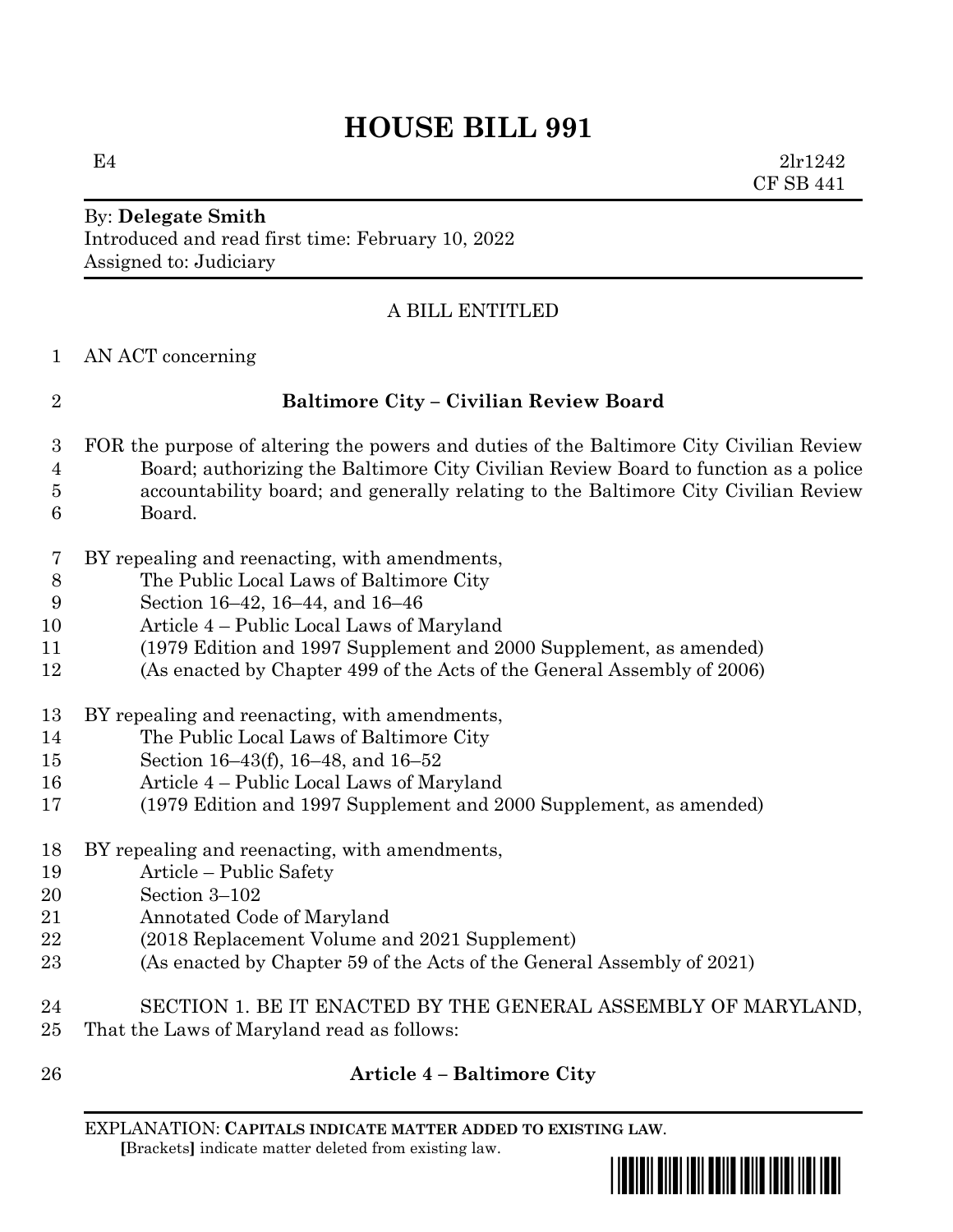### **HOUSE BILL 991**

16–42.

 (a) The Civilian Review Board of Baltimore City is established to provide a permanent, statutory agency in Baltimore City through which:

 (1) complaints lodged by members of the public regarding **[**abusive language, false arrest, false imprisonment, harassment, or excessive force**] MISCONDUCT** by police officers of a law enforcement unit shall be processed, investigated under § 16–46 of this subheading, and evaluated; and

- 
- (2) policies of a law enforcement unit may be reviewed.

 (b) Jurisdiction of the Board shall extend **[**only to complaints against police officers with respect to abusive language, false arrest, false imprisonment, harassment, and 11 use of excessive force as defined in  $\S 16-41$  of this subheading and by the law enforcement unit's rules and regulations**] TO ALL COMPLAINTS MADE BY MEMBERS OF THE PUBLIC REGARDING MISCONDUCT BY POLICE OFFICERS**.

# **(C) THE BOARD MAY FUNCTION AS A POLICE ACCOUNTABILITY BOARD AS DESCRIBED IN § 3–102 OF THE PUBLIC SAFETY ARTICLE OF THE ANNOTATED CODE OF MARYLAND.**

 **[**(c)**] (D)** A law enforcement unit shall place posters in all law enforcement unit stations and elsewhere throughout the City to explain the procedure for filing a complaint.

 **[**(d)**] (E)** An explanation of the Board's complaint procedures shall be made to all police officers in a general order to be included in the manual of rules and procedures of a law enforcement unit, and shall be included in the training program for new police officers.

 **[**(e)**] (F)** Each member of the Board shall receive training on the issues of abusive language, false arrest, false imprisonment, harassment, and excessive force.

16–43.

 (f) (1) **(I) [**The Mayor of Baltimore City shall assign staff to the Board for the periodic meetings of the Board from the Office of the City Solicitor and the Community Relations Commission**] THE BOARD SHALL HIRE STAFF TO CARRY OUT ITS FUNCTIONS**.

 **(II) AN EMPLOYEE OR A MEMBER OF BALTIMORE CITY GOVERNMENT WHO IS NOT A MEMBER OF THE BOARD MAY NOT CONTROL A HIRING DECISION UNDER THIS PARAGRAPH.**

- 
- (2) Baltimore City may hire an independent administrator to serve the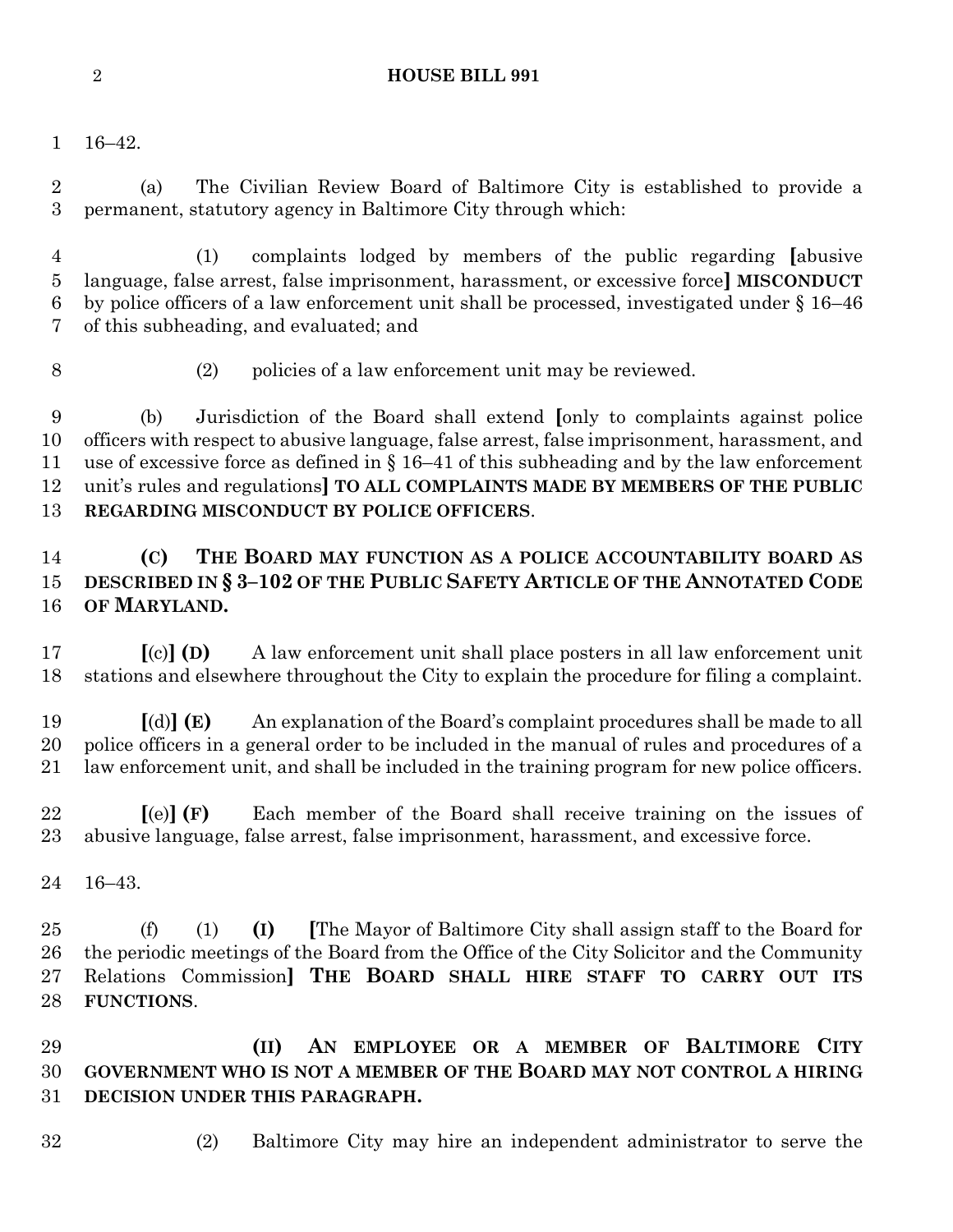#### **HOUSE BILL 991** 3

Board.

16–44.

| 3              | (a)                                                                                                                                                                                     |                                | An individual who claims to have been subjected to or witnessed an act of                                                                      |  |  |
|----------------|-----------------------------------------------------------------------------------------------------------------------------------------------------------------------------------------|--------------------------------|------------------------------------------------------------------------------------------------------------------------------------------------|--|--|
| 4              | [abusive language, false arrest, false imprisonment, harassment, or excessive force, or                                                                                                 |                                |                                                                                                                                                |  |  |
| $\overline{5}$ |                                                                                                                                                                                         |                                | injury allegedly resulting from excessive force caused by a police officer, MISCONDUCT BY                                                      |  |  |
| 6              |                                                                                                                                                                                         |                                | A POLICE OFFICER may file a complaint at the Office of the Internal Investigative                                                              |  |  |
| 7              |                                                                                                                                                                                         |                                | Division, the Legal Aid Bureau, the Maryland Human Relations Commission, the                                                                   |  |  |
| 8              |                                                                                                                                                                                         |                                | Baltimore Community Relations Commission, or at any of the police district stations.                                                           |  |  |
| 9<br>10        | $\left[ (1) \right]$<br>(b)                                                                                                                                                             |                                | Except as provided in paragraph (2) of this subsection, a complaint shall<br>be made within 1 year of the action giving rise to the complaint. |  |  |
| 11             | (2)                                                                                                                                                                                     |                                | A complaint for excessive force shall be made within 90 days of the                                                                            |  |  |
| 12             | alleged act of excessive force.                                                                                                                                                         |                                |                                                                                                                                                |  |  |
|                |                                                                                                                                                                                         |                                |                                                                                                                                                |  |  |
| 13<br>14       | The complaint shall be reduced to writing on a form authorized<br>$\left( \text{c} \right)$<br>(1)<br>(i)<br>by the Board, signed by the complainant, and witnessed by a notary public. |                                |                                                                                                                                                |  |  |
|                |                                                                                                                                                                                         |                                |                                                                                                                                                |  |  |
| 15             |                                                                                                                                                                                         | (ii)                           | In addition to the requirements of subparagraph (i) of this                                                                                    |  |  |
| 16             |                                                                                                                                                                                         |                                | paragraph, a complaint for excessive force shall be sworn to by the complainant.                                                               |  |  |
|                |                                                                                                                                                                                         |                                |                                                                                                                                                |  |  |
| 17             | (2)                                                                                                                                                                                     |                                | The complaint shall include:                                                                                                                   |  |  |
| 18             |                                                                                                                                                                                         | $[(i)]$ $(1)$                  | the name of the complainant;                                                                                                                   |  |  |
|                |                                                                                                                                                                                         |                                |                                                                                                                                                |  |  |
| 19             |                                                                                                                                                                                         | $(iii)$ $(2)$                  | if known, the name of the police officer allegedly involved;                                                                                   |  |  |
| 20             |                                                                                                                                                                                         | $(iii)$ (3)                    | the date, time, and place of the alleged misconduct;                                                                                           |  |  |
| 21             |                                                                                                                                                                                         |                                | the circumstances of the alleged misconduct; and                                                                                               |  |  |
|                |                                                                                                                                                                                         | $\left[\text{(iv)}\right]$ (4) |                                                                                                                                                |  |  |
| 22             |                                                                                                                                                                                         | $[(v)]$ (5)                    | an explanation of the alleged misconduct that is deemed                                                                                        |  |  |
| 23             | to be wrongful.                                                                                                                                                                         |                                |                                                                                                                                                |  |  |
| 24             | $[(d)]$ $(C)$                                                                                                                                                                           |                                | One copy of the completed form shall be retained by the recipient of the                                                                       |  |  |

 complaint and a copy given to the complainant. A copy shall be sent within 48 hours to the Internal Investigative Division and the Secretary of the Board.

 **[**(e)**] (D)** The Secretary of the Board shall assign a consecutive number to each complaint, and within 48 hours, shall send a copy to each member of the Board. The Secretary shall also maintain on file a record of each complaint.

16–46.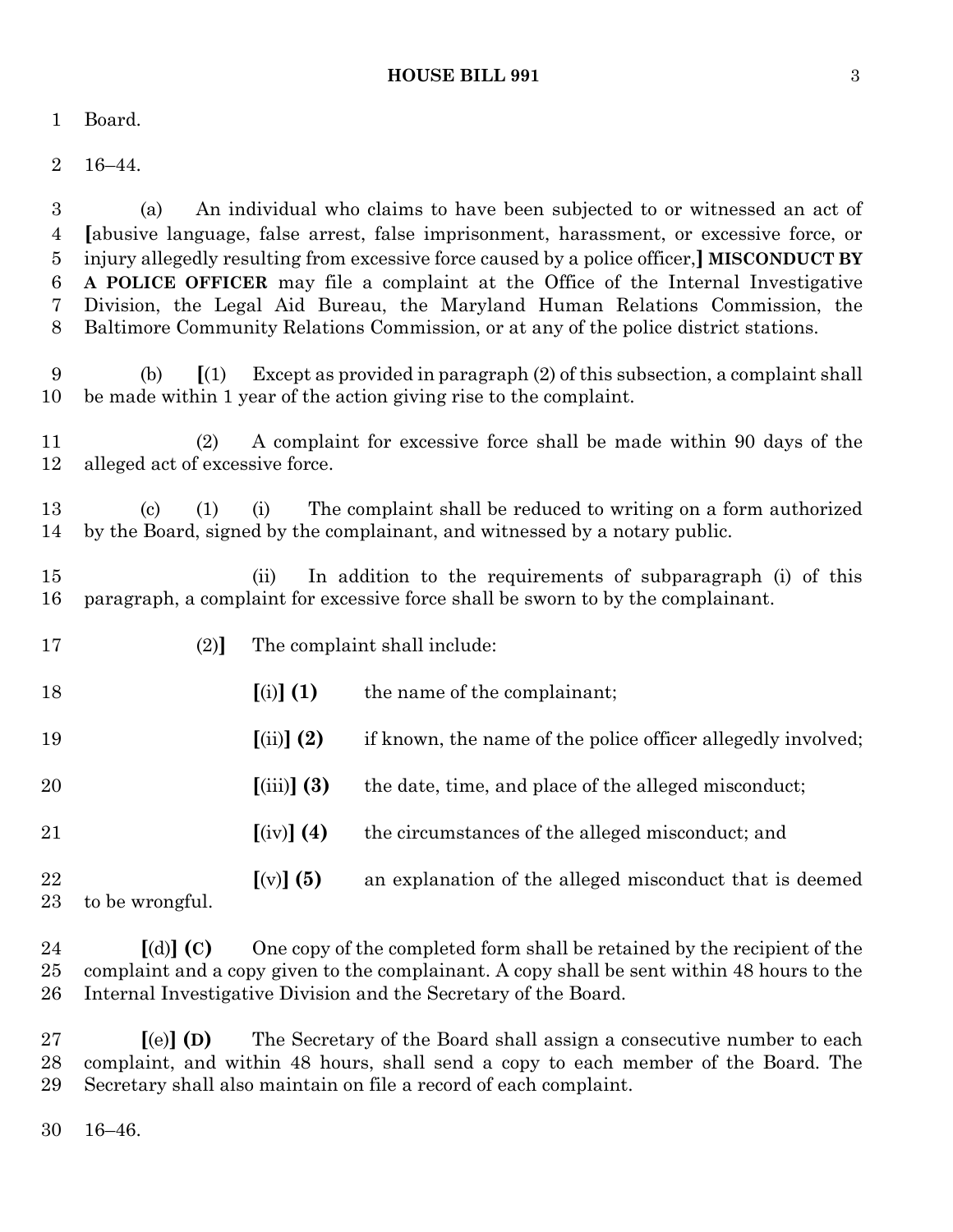#### **HOUSE BILL 991**

(a) (1) The Board shall review all complaints alleging police misconduct

2 described in § 16–42(a)(1) of this subheading. (2) The Board may investigate, simultaneously with the Internal Investigative Division **AND THE ADMINISTRATIVE CHARGING COMMITTEE ESTABLISHED UNDER § 3–104 OF THE PUBLIC SAFETY ARTICLE OF THE ANNOTATED CODE OF MARYLAND**, each complaint it deems appropriate and report its findings to the Internal Investigative Division **AND ADMINISTRATIVE CHARGING COMMITTEE**. (b) (1) The Board may issue a subpoena, signed by the Chairman of the Board, to compel: (i) the attendance and testimony of a witness other than the accused officer; and 13 (ii) the production of any book, record, or other document. (2) If a person fails to comply with a subpoena issued under this subsection, on petition of the Board, a court of competent jurisdiction may compel compliance with the subpoena. (3) A police officer may submit a witness list to the Board 10 days or more before the Board takes testimony. (4) The Chairman or the Secretary of the Board may administer oaths in connection with any proceeding of the Board. (5) The police officer or the police officer's representative shall have the right to question witnesses who testify about the complaint. (6) All witness testimony shall be recorded. (c) (1) The Board shall review the Internal Investigative Division's Report. (2) On review of the Internal Investigative Division Report and the Board's investigative report, if any, of each case, the Board shall recommend to the head of the appropriate law enforcement unit **AND THE ADMINISTRATIVE CHARGING COMMITTEE** one of the following actions: (i) sustain the complaint and may recommend the appropriate disciplinary action against the police officer; 31 (ii) not sustain the complaint; (iii) exonerate the police officer;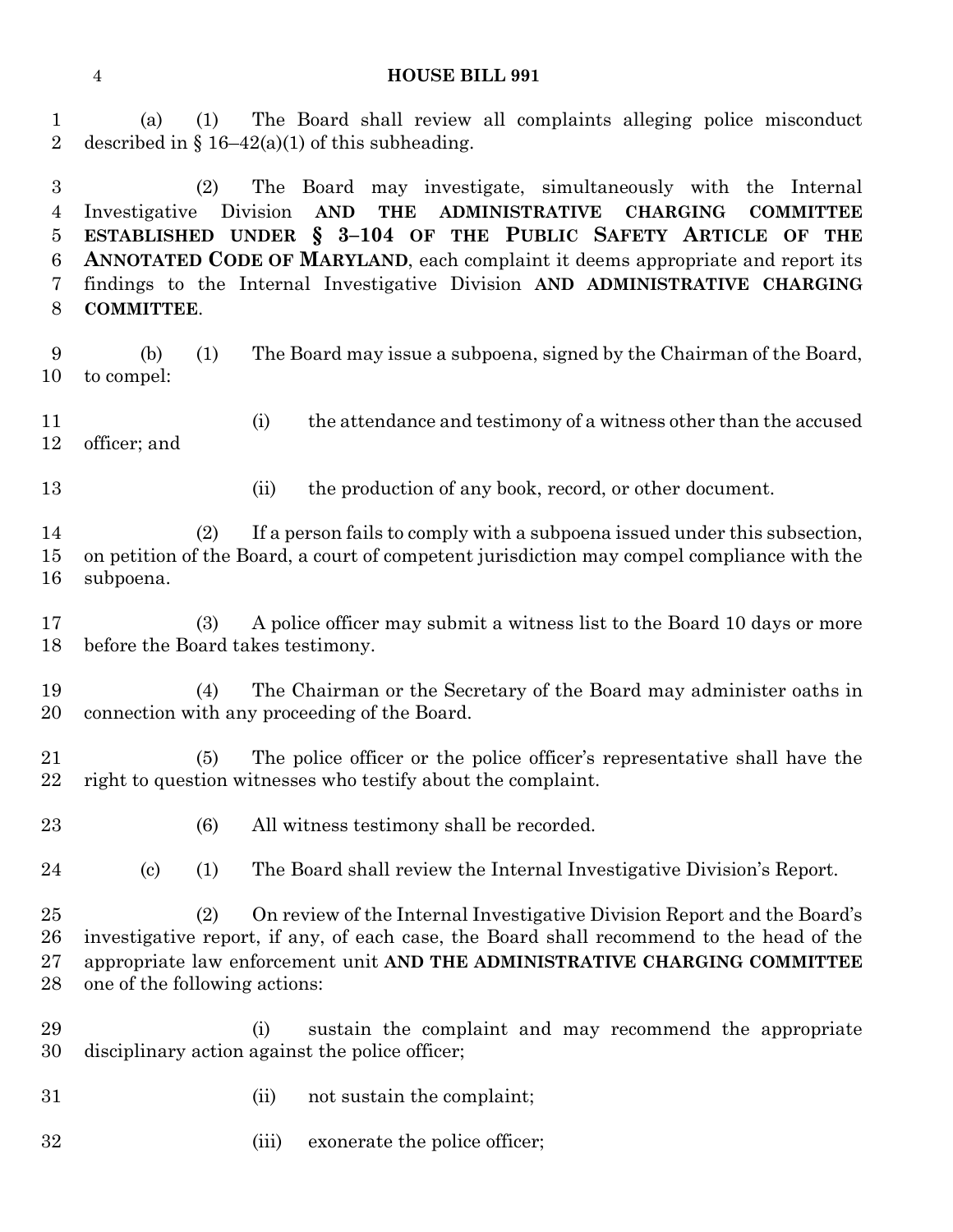#### **HOUSE BILL 991** 5

(iv) find that the complaint is unfounded; or

 (v) require further investigation by the Internal Investigative Division.

 (d) The Board shall submit a statement of its findings and recommendations to the head of the appropriate law enforcement unit **AND THE ADMINISTRATIVE CHARGING COMMITTEE** within 30 days of receipt of the Internal Investigative Division Report.

16–48.

 **[**(a)**]** The **[**head of the appropriate law enforcement unit**] ADMINISTRATIVE CHARGING COMMITTEE** has final decision–making responsibility for the appropriate disciplinary action in each case, but the **[**head of the law enforcement unit**] ADMINISTRATIVE CHARGING COMMITTEE** may not take final action until after 12 reviewing the recommendation of the Board under  $\S 16-46(c)(2)$  of this subheading.

 **[**(b) If a complaint is not sustained or the police officer is exonerated, on written request by the police officer sent to the Board, the Board shall expunge all records of the complaint.**]**

16–52.

 (a) Records containing the names or identification of complainants, investigators, and witnesses may not be disclosed or released to the public.

 (b) (1) The Internal Investigative Division shall retain sole custody of an Internal Investigative Division Report.

 (2) Except for an Internal Investigative Division Report, the Board shall be the custodian of all records of a proceeding for a complaint under this subheading, including personal notes, audio recordings, memoranda, letters, and forms resulting from a complaint and proceedings before the Board involving the complaint.

# **(C) THE BOARD SHALL MAKE PUBLIC ANY RECORD NOT OTHERWISE PROHIBITED FROM DISCLOSURE UNDER STATE LAW.**

- 
- **Article – Public Safety**
- 3–102.

(a) Each county shall have a police accountability board to:

 (1) hold quarterly meetings with heads of law enforcement agencies and otherwise work with law enforcement agencies and the county government to improve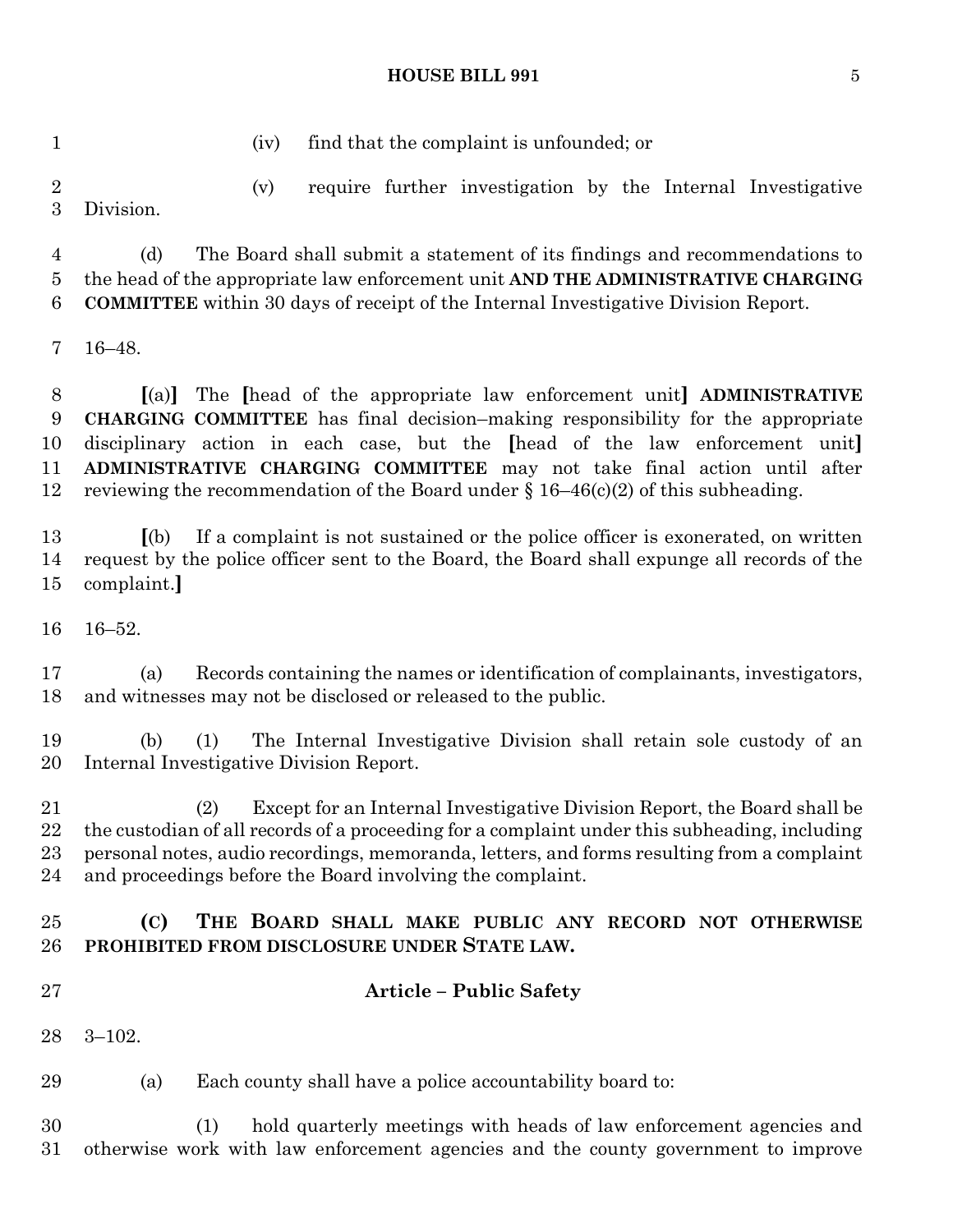|                                    | $\,6$<br><b>HOUSE BILL 991</b>                                                                                                                               |       |                                                                                                             |  |  |  |
|------------------------------------|--------------------------------------------------------------------------------------------------------------------------------------------------------------|-------|-------------------------------------------------------------------------------------------------------------|--|--|--|
| $\mathbf{1}$                       | matters of policing;                                                                                                                                         |       |                                                                                                             |  |  |  |
| $\overline{2}$                     | (2)                                                                                                                                                          |       | appoint civilian members to charging committees and trial boards;                                           |  |  |  |
| $\boldsymbol{3}$<br>$\overline{4}$ | (3)<br>and                                                                                                                                                   |       | receive complaints of police misconduct filed by members of the public;                                     |  |  |  |
| $\bf 5$<br>6                       | (4)<br>considered by charging committees; and                                                                                                                | (i)   | on a quarterly basis, review outcomes of disciplinary matters                                               |  |  |  |
| 7<br>$8\,$                         | governing body of the county that:                                                                                                                           | (ii)  | on or before December 31 each year, submit a report to the                                                  |  |  |  |
| 9<br>10                            | officers in the county; and                                                                                                                                  |       | identifies any trends in the disciplinary process of police<br>1.                                           |  |  |  |
| 11<br>12                           |                                                                                                                                                              |       | makes recommendations on changes to policy that would<br>2.<br>improve police accountability in the county. |  |  |  |
| 13<br>14                           | (1)<br>(b)<br>governing body shall:                                                                                                                          | (i)   | Subject to subparagraph (ii) of this paragraph, the local                                                   |  |  |  |
| $15\,$                             |                                                                                                                                                              |       | establish the membership of a police accountability board;<br>1.                                            |  |  |  |
| 16<br>17                           | board;                                                                                                                                                       |       | 2.<br>establish the budget and staff for a police accountability                                            |  |  |  |
| 18<br>19                           | 3.<br>appoint a chair of the police accountability board who has<br>relevant experience to the position; and                                                 |       |                                                                                                             |  |  |  |
| 20<br>21                           | accountability board.                                                                                                                                        |       | establish the procedures for record keeping by a police<br>4.                                               |  |  |  |
| 22<br>$^{23}$                      | accountability board.                                                                                                                                        | (ii)  | An active police officer may not be a member of a police                                                    |  |  |  |
| 24<br>$25\,$                       | To the extent practicable, the membership of a police accountability<br>(2)<br>board shall reflect the racial, gender, and cultural diversity of the county. |       |                                                                                                             |  |  |  |
| 26<br>$27\,$                       | $\left( \mathrm{c}\right)$<br>(1)<br>shall include:                                                                                                          |       | A complaint of police misconduct filed with a police accountability board                                   |  |  |  |
| 28                                 |                                                                                                                                                              | (i)   | the name of the police officer accused of misconduct;                                                       |  |  |  |
| 29                                 |                                                                                                                                                              | (ii)  | a description of the facts on which the complaint is based; and                                             |  |  |  |
| 30                                 |                                                                                                                                                              | (iii) | contact information of the complainant or a person filing on                                                |  |  |  |